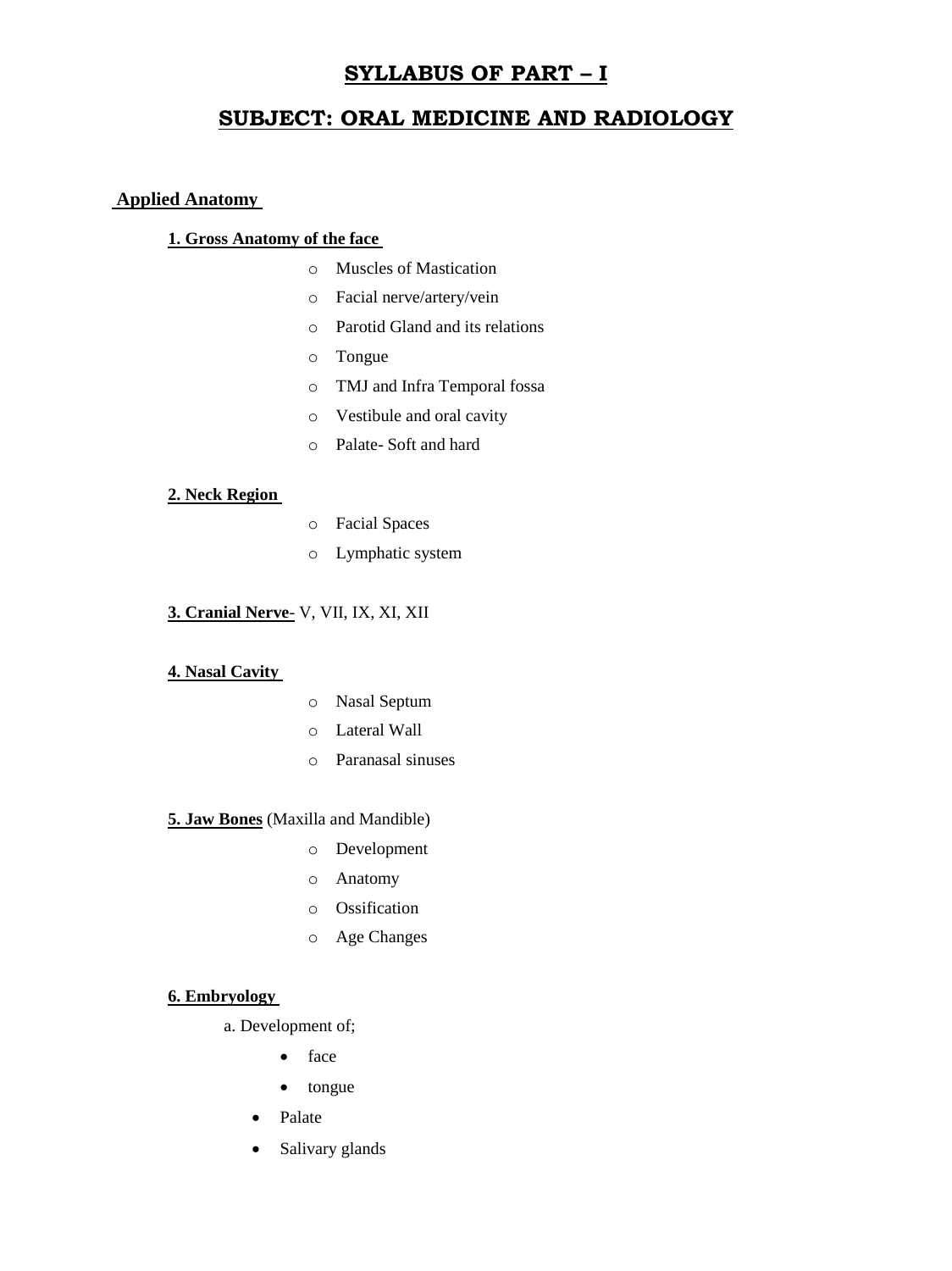#### Maxillary Sinus

#### b. Congenital anomalies

### **7. Tooth**

- o Development
- o Anatomy
- o Age changes

#### **8. Histology**

- o Epithelium of Oral cavity and respiratory tract
- o Connective tissue
- o Muscular tissue
- o Nervous tissue
- o Blood vessels
- o Cartilage
- o Bone
- o Tooth
- o Tongue
- o Salivary Gland
- o Tonsil
- o Lymph nodes

### **Physiology and Biochemistry**

#### **A. Physiology**

### **1. General Physiology**

- o Cell
- o Cellular transport

## **2. Muscle nerve Physiology**

- o Structure of neuron and properties of nerve fibres
- o Structure of muscle fibres and properties of muscle fibres
- o Neuromuscular transmission
- o Mechanism of muscle contraction

#### **3. Blood**

- o RBC and HB
- o WBC- structure and functions
- o Platelets- functions and applied aspects
- o Plasma proteins
- o Blood coagulation with applied aspects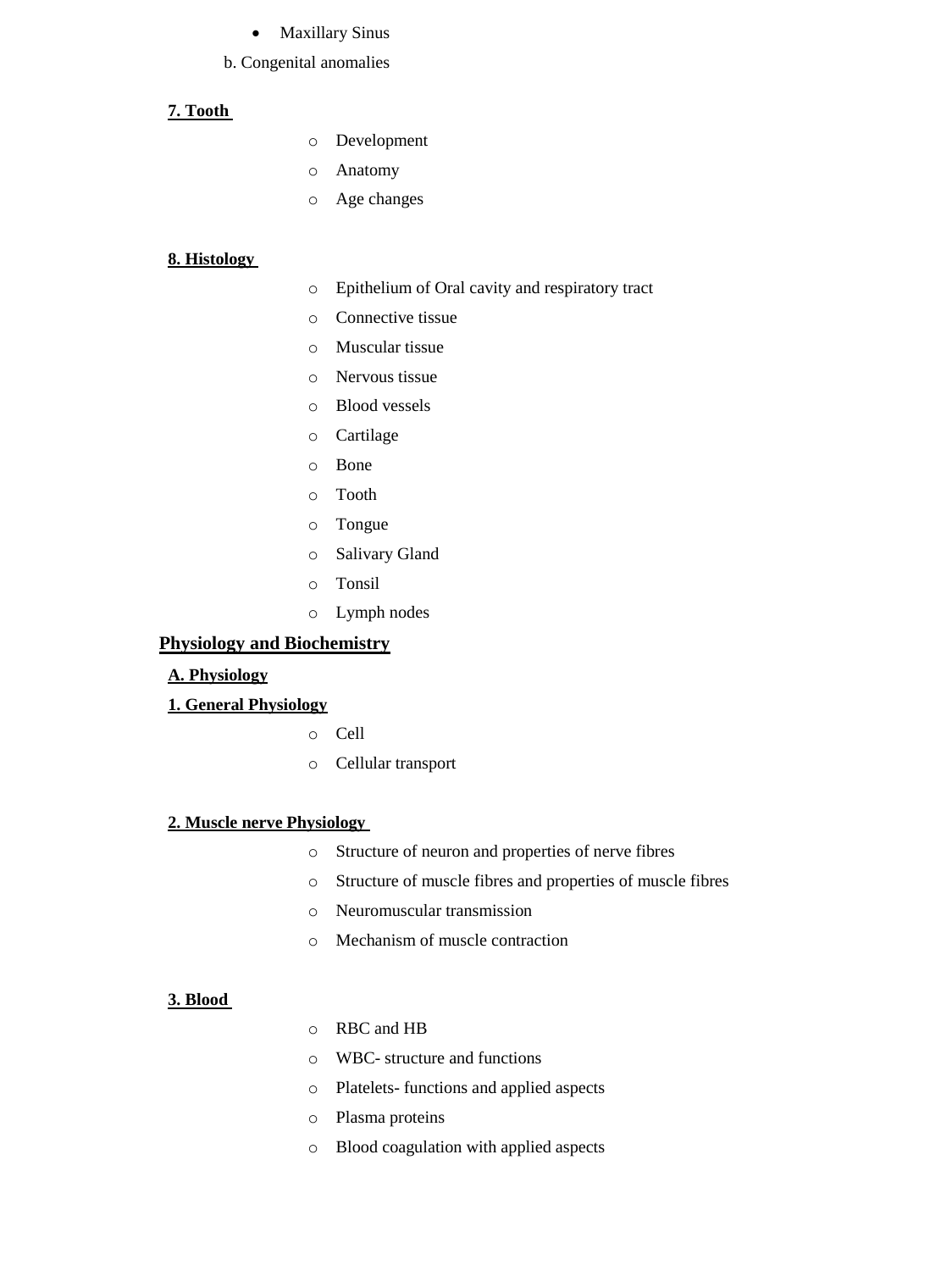- o Blood Groups
- o Lymph and applied aspects

# **4. Respiratory System**

- o Respiratory rate
- o Hypoxia; effects of increased and decreased barometric pressure

## **5. Cardio-Vascular System**

- o Regulation of blood pressure
- o Shock, hypertension, cardiac failure

### **6. Excretory System**

o Renal Function tests

# **7. Gastro-Intestinal Tract**

- a. Composition, function and regulation of;
	- Saliva
	- Gastric juice
- b. Mastication and deglutition

# **8. Endocrine System**

a. Hormones- classification and mechanism of action and applied aspects

#### **9. Central Nervous System**

a. Ascending tracts with special reference to pain pathway

## **10. Special Senses**

a. Gustation and Olfaction

# **B. Biochemistry**

#### **Metabolism of;**

- a. Carbohydrates
- b. Lipids
- c. Proteins
- d. Minerals
- **Energy Metabolism** 
	- a. Basic Metabolic Rate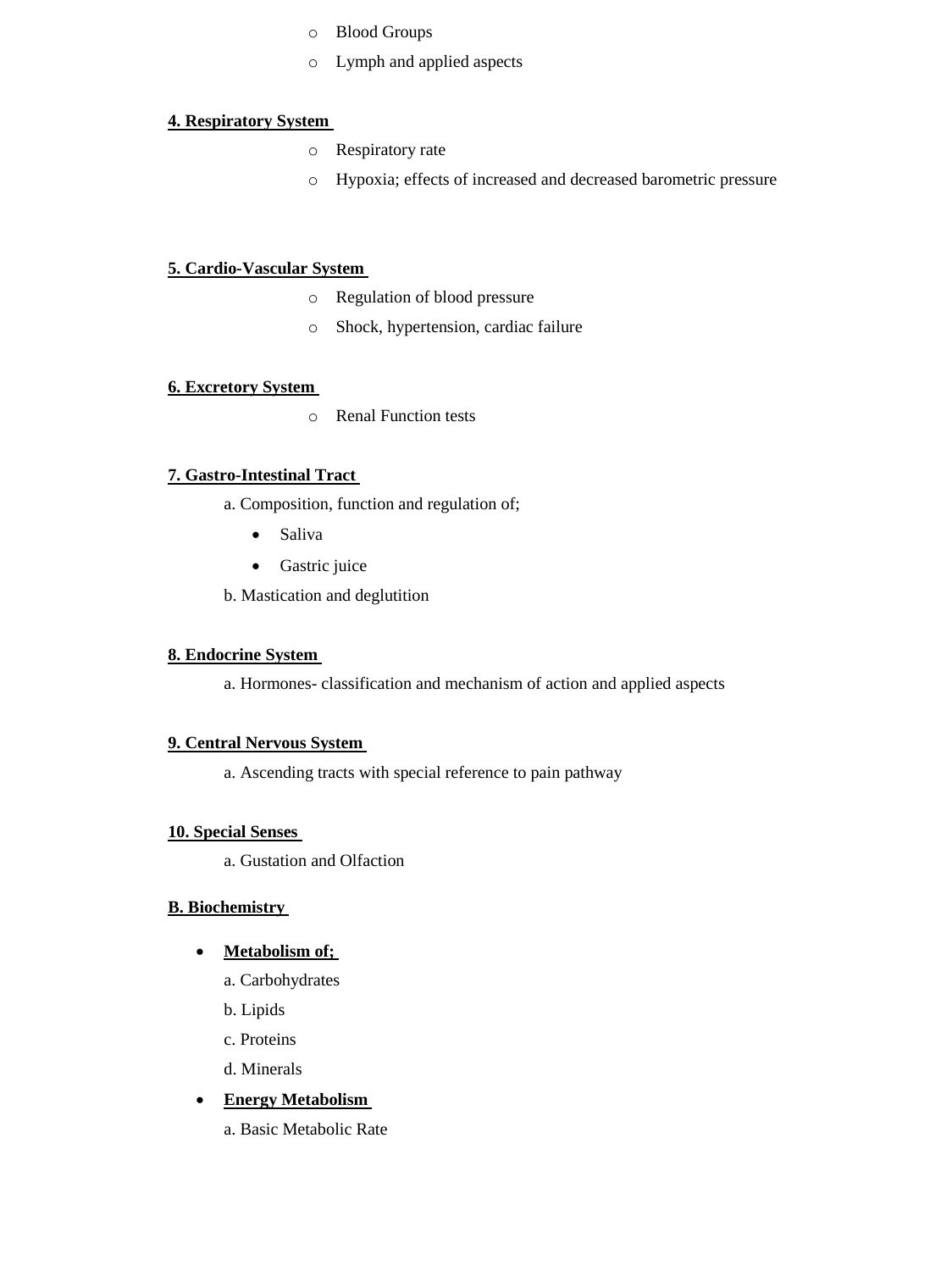# **Vitamins**

a. Classification, source, metabolism and deficiencies

# **Pathology**

# **Inflammation (Acute/Chronic)**

- Repair and regeneration, necrosis and gangrene
- Role of complement system in inflammation
- Role of arachidonic acid and its metabolites in inflammation
- Role of NASAIDS in inflammation
- Cellular changes in radiation injury and its manifestations

# **Homeostasis**

- Role of endothelium in thrombo-genesis
- Arterial and venous thrombi
- Disseminated intra vascular coagulation
- AV malformation

# **Shock**

a. Pathogenies and clinical presentation of;

- Hemorrhagic shock
- Neurogenic shock
- Septic shock
- Cardiogenic shock
- Circulatory shock
- b. Edema
- c. Infarction

# **Hypersensitivity**

- a. Anaphylaxis
- b. Type II Hypersensitivity
- c. Type III Hypersensitivity

d. Cell mediated reaction and its clinical importance (e.g. SLE/Infection/Infective granulomas)

# **Neoplasia**

- a. Classification of tumours
- b. Carcinogenesis and carcinogens; Chemical, Viral, Microbial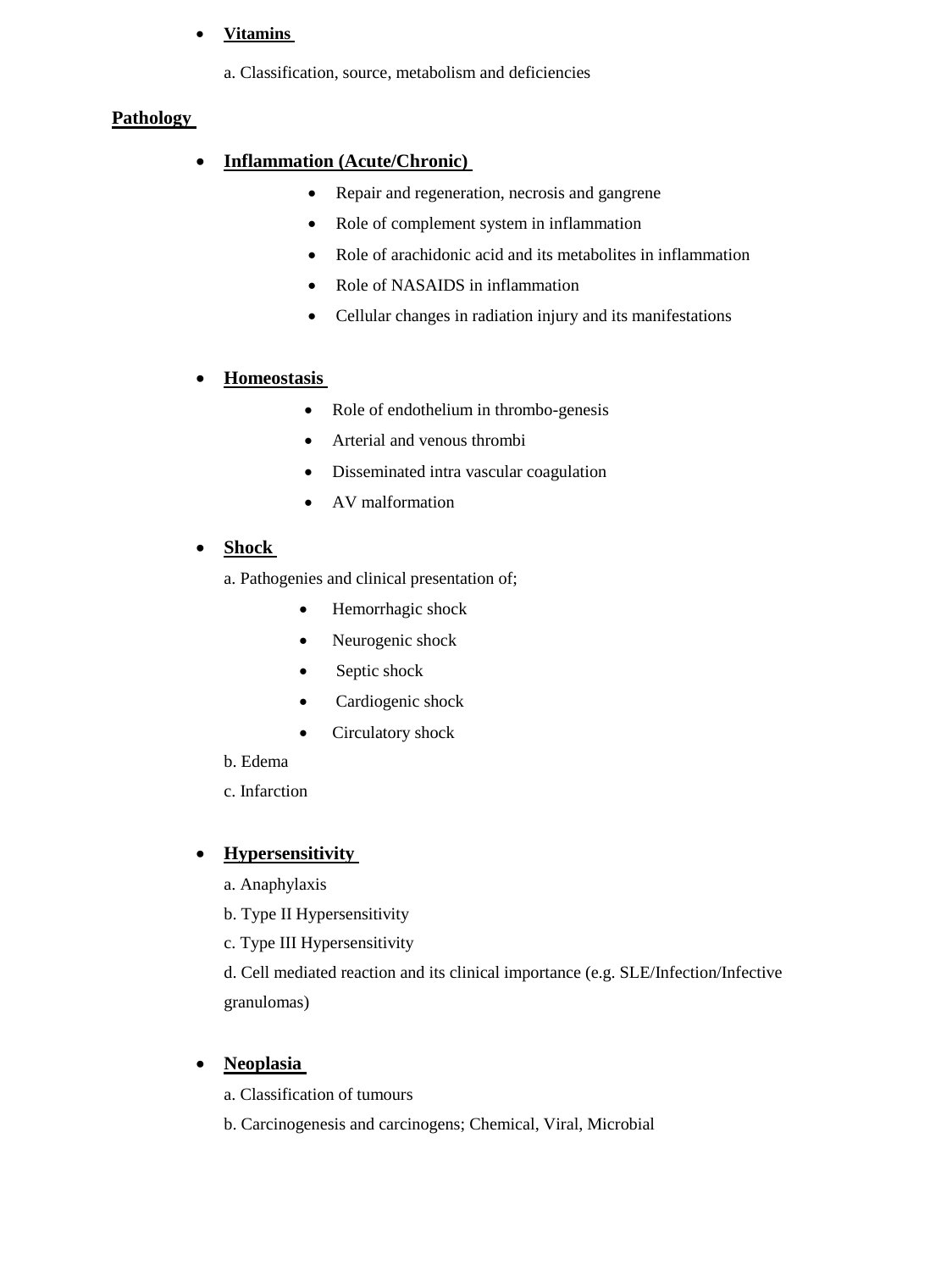- c. Grading and staging of cancers
- d. Spread of tumours
- e. Characteristics of benign and malignant tumours

# **Applied Immunology**

- o Antigen
- o Antibody
- o Heptane's
- o Complement
- o Types of reaction
- o Cellular Vs humoral
- o Complication
- o Management of Immune deficiency patients

# **Applied Common Investigations**

- CBC
- Coagulation Profile
- Biochemical
- KFT
- LFT

# **Microbiology**

# **Oral Microbial Flora**

- Commensal flora
- Conditions causing alterations in flora

# **Sterilization and Asepsis**

- Aseptic care
- Physical and chemical methods of sterilization
- **•** Antiseptics
- Handling of sterile material

# **Pharmacology**

- 1. Definition and terminology
- 2. Mechanism, action and dosage of;
	- Antibiotics